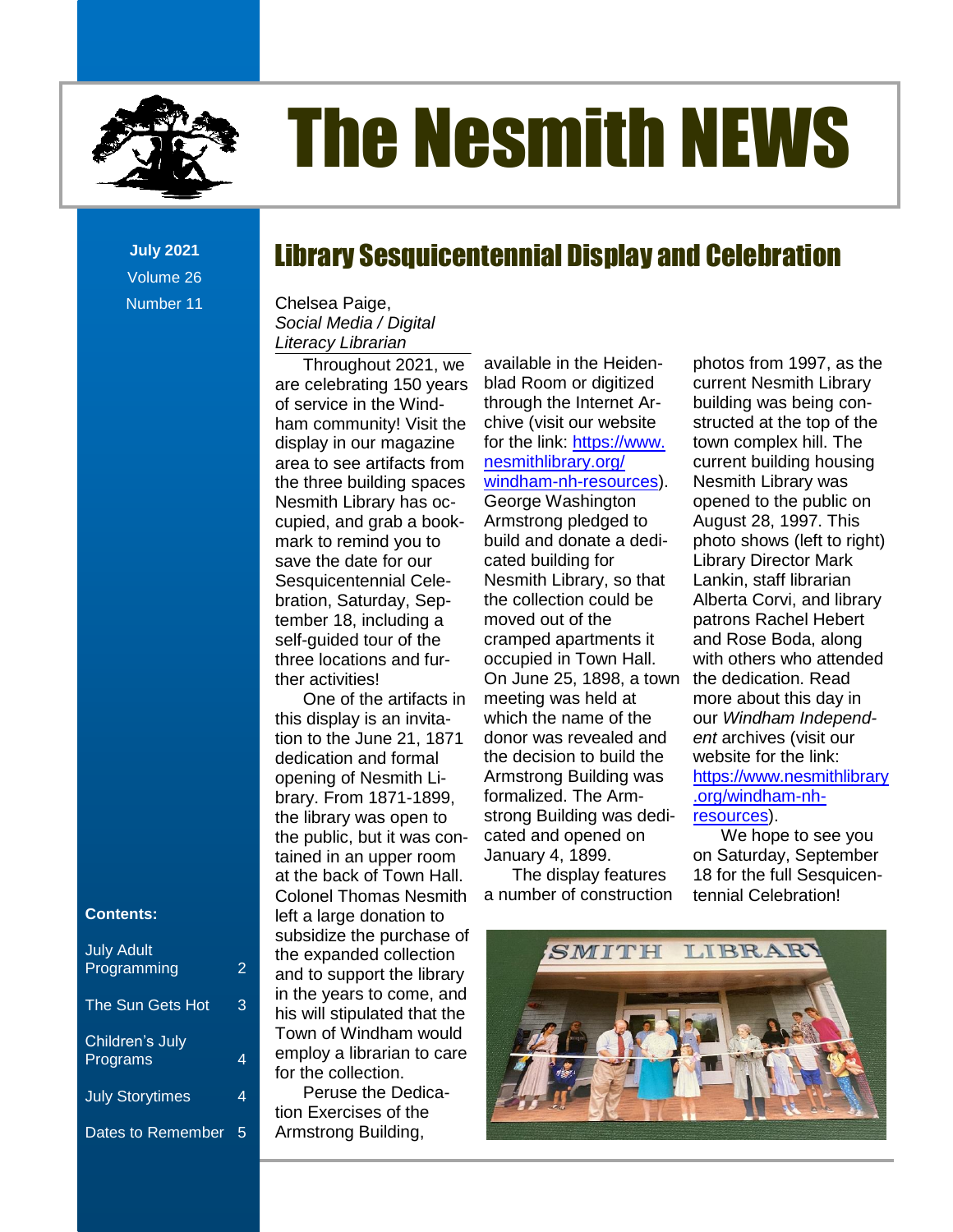## July Adult Programming

**Contents** *Adult Programming Librarian Maria Schroeter, Adult Collection Development and* 

#### **Adult Summer Reading Program**

chocolate (generously donated by when you return your items, pick<br>up a reflection of the front dook Summer reading is back and with it the chance to win great prizes just for reading! The national theme this summer is "Tails and Tales," and registration opened on June 21 and will continue throughout the summer. Look for the Adult Summer Reading Program registration link on our website. The first 50 people to sign up can pick up a registration bag that includes Lindt Lindt, Master Swiss Chocolatier) and other Summer Reading swag, starting on Monday, June 28! As part of the program, you will earn a raffle ticket for each book read chance to win prizes. You must be a Nesmith Library card holder and you must register to be eligible. Once you've enrolled, start reading (only library materials count) and up a raffle ticket at the front desk (one ticket per item), fill out your ticket, and drop it in the container that corresponds to the prize you hope to win! Prizes include a gift certificate to the Windham Junction Country Gift Shop Kitchen (generously donated by the Windham Junction & Kitchen) and a gift card to The Copper Door (generously donated by The Copper Door). Raffles will be drawn at the Trivia Night Wrap Party on August 12.

#### **Nesmith Library Book Group**

We will continue with a combination of in person and virtual programming throughout the summer. The Nesmith Library Book Group will meet in person, if the weather cooperates. We'll be meeting outside, under our summer reading tent, on Wednesday, July 14, and

ummer reading is back and are meeting in person or virtually day, July 15 at 6:00 p.m. to learn t the chance to win great (in person will be at 5:30 and vir- about the art of the French Revolu[s...........................................................................................................................................................](file:///C:/Users/Joyce/Documents/Nesmith/2013/Feb%202013/NN02_13.doc%23_Toc347430552)**Error! Bookmark not defined.** s just for reading! The national tually will be 6:30). Early that week, tion. From the over-the-top-lavish e this summer is "Tails and I'll be sending out an email with the Iives of the royals at Versailles to s," and registration opened on meeting information, and if neces- portraits of revolutionary leaders to 21 and will continue through-<br>sary, with the link to our Zoom butil manges of Napoleon, le summer. Look for the Adult room. This month we've been this program will examine artwork New Non-Fiction Titles in the Children's Room [...................................................................................](file:///C:/Users/Joyce/Documents/Nesmith/2013/Feb%202013/NN02_13.doc%23_Toc347430558)**Error! Bookmark not defined.** mer Reading Program regis- reading The Thursday Murder Club from this period of tremendous dt, Master Swiss Chocolatier) crevealed shortly!) and mark your comminique Ingres, we'll consider ther Summer Reading swag, calendar. We typically meet every the role of paintings in the struggle ng on Monday, June 28! As  $2<sup>nd</sup>$  Wednesday of the month. In for power in the late 1700s and of the program, you will earn a corder to participate, you must have carly 1800s. ticket for each book read a Nesmith Library card or a card Jane Oneail is an independent The Referrence Corners and a structure corner and the state of a card to a card to define the state of each our<br>The State One of the libraries in our scholar and holds a master's de-(and yes, audio books count) for a infrom one of the libraries in our incontriant and holds a master's dece to win prizes. You must be consortium, you need to be over yere in Art History from Boston smith Library card holder and the age of 16, and you must **Example 10** University and a master's degree in the time will be dependent on if we are meeting in person or virtually (in person will be at 5:30 and virmeeting information, and if necessary, with the link to our Zoom room. This month we've been by Richard Osman. If you didn't have a chance to read the book, no worries! Come to the meeting and start with our next book (title to be revealed shortly!) and mark your calendar. We typically meet every from one of the libraries in our the age of 16, and you must register.

Scattergories on Facebook is taking a break for the summer. Look for a special themed Scattergories to return on September 13.

#### **Off with Their Heads!**



What better time than around Bastille Day for Off with Their Heads!, a virtual presentation from our favorite art historian, Jane

The News and News and News and News and News and News and News and News and News and News and News and News and t Summer Reading Program the time will be dependent on if we Oneail! Join us virtually on Thurstion. From the over-the-top-lavish lives of the royals at Versailles to from this period of tremendous political upheaval. With works by French masters, including Elisabeth Vigee Le Brun, Jacques-Louis David, and Jean Auguste for power in the late 1700s and early 1800s.

nust register to be eligible. The register. The article of the Contraction from Harvard Uni-New York II Laddaton Hom harvard on.<br>you've enrolled, start reading **Sectter agries on Escephony** versity. Jane is a New Hampshire  $\frac{1}{2}$  because the contract of the set of the set of the set of the set of the set of the set of the set of the set of the set of the set of the set of the set of the set of the set of the set of the set of the set of Jane Oneail is an independent gree in Art History from Boston native and has worked at some of the state's most esteemed cultural institutions, including the League of New Hampshire Craftsmen, where she served as Executive Director, and the Currier Museum of Art, where she held the role of Senior Educator. Jane has also taught at the college level for more than a decade, most recently at the N.H. Institute of Art. Find out more about Jane and her art programs, on her website: [iamculturallycurious.com.](https://iamculturallycurious.com/)

#### **Workman Publishing Book Buzz**

Interested in hearing about the hottest upcoming books directly from the publisher? Then tune in for this virtual event, Workman Publishing Book Buzz, on Tuesday, July 20 at 11:00 a.m. when Annie Mazes, Senior Manager for Adult Library Marketing at Workman Publishing, gives us the inside scoop on some of their new fall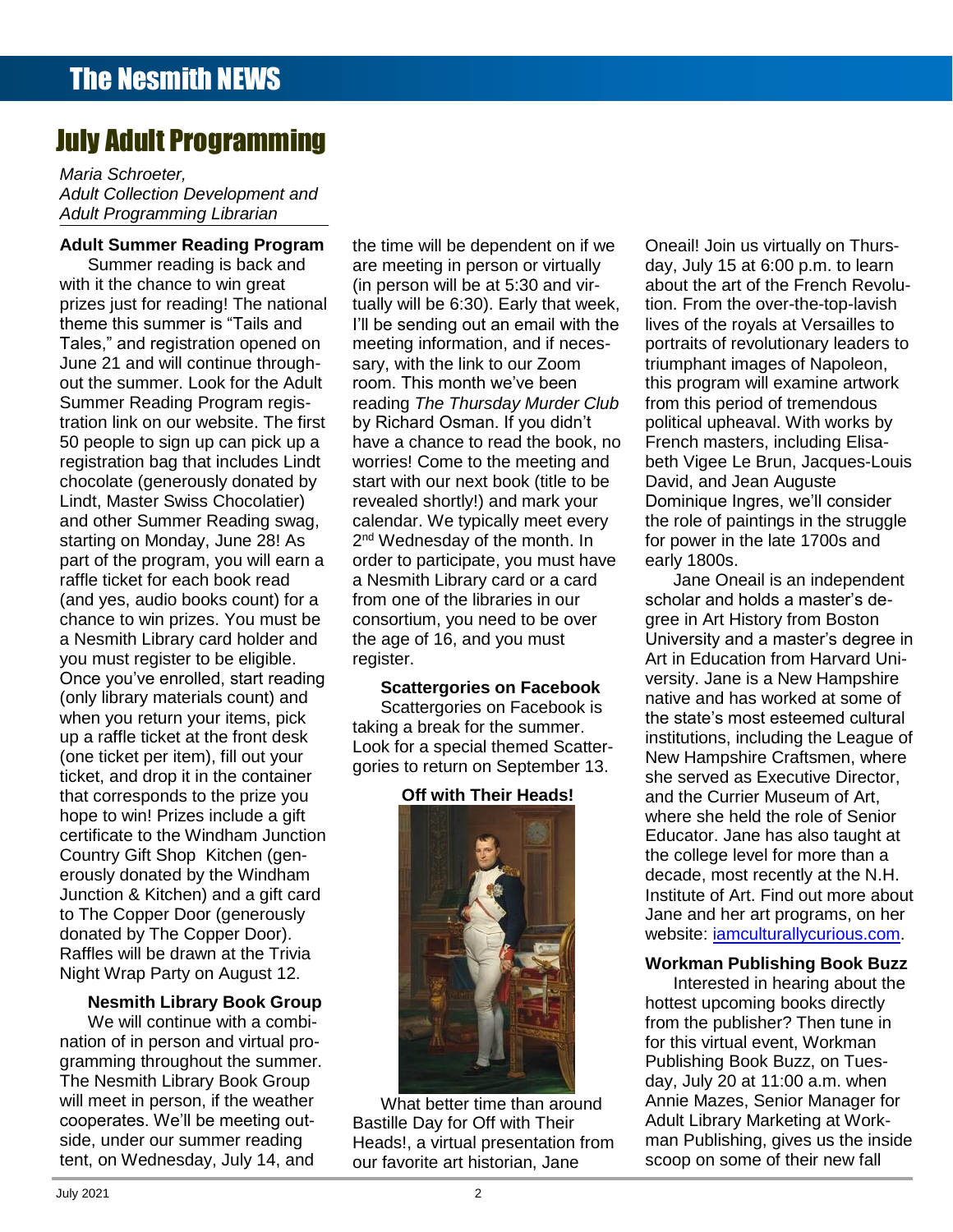## July Adult Programming (Continued)

titles! This is a special opportunity not to be missed!



**Paint Your Pet Workshop** Join us on Tuesday, July 20 portrait of your own lovable pet! This class will be held in our

Artist Tif Farmakis-Day will be leading the workshop through inclass demonstrations, where you will learn the basics of drawing and July 22 instead. To see Tif's acrylic painting. Bring a photo of Workman **H** Publishing your pet to work from or use one of at www.tifdoesart.com. *Presents* **Example 3** your performance and the class.<br>The images available at the class. acrylic painting. Bring a photo of amazing art, check out her website [s...........................................................................................................................................................](file:///C:/Users/Joyce/Documents/Nesmith/2013/Feb%202013/NN02_13.doc%23_Toc347430552)**Error! Bookmark not defined.**



at 6:00 p.m. to create a painted handouts and tips, will be provided. Open to first-time and handouts and tips, will be provided. This class will be held in our oin us on Tuesday, July 20 Thatenais, including instructional call the library at 603-432-7154.

[From the Children's Room: February Vacation Programs](file:///C:/Users/Joyce/Documents/Nesmith/2013/Feb%202013/NN02_13.doc%23_Toc347430586) ...................................................................**Error! Bookmark not defined.**

outdoor programming tent, so dress for the weather. In the event of rain, we will meet on Thursday, July 22 instead. To see Tif's at [www.tifdoesart.com.](http://www.tifdoesart.com/)

confirmation email for each event containing information about joining the webinars.

experienced artists, no drawing **Experience artists** at the contract of the final programming Librarian Maria at aint Your Pet Workshop experience is required. All **the annual seconds** is not the mechanism of the mechanism or or  $\frac{1}{2}$  music of the content point of the content of the term in the lines of the lines of the structional  $\frac{1}{2}$  call the library at 603-432-7154. For more information on any of these programs or if you have any questions, please contact our Adult Supreme Court Cases [.........................................................................................................................](file:///C:/Users/Joyce/Documents/Nesmith/2013/Feb%202013/NN02_13.doc%23_Toc347430579)**Error! Bookmark not defined.** Programming Librarian, Maria, at [mschroeter@nesmithlibrary.org,](mailto:mschroeter@nesmithlibrary.org) or

## The Sun Gets Hot

### s *Molly Pevna,*

**Youth/Teen Services Librarian** 

Nesmith Library is a really cool spot, because Teen Summer because all events are live in person, outdoors under our tent, and there is no registration.

Be sure to check out our **Kick-**



[Take the Digital Challenge...................................................................................................................](file:///C:/Users/Joyce/Documents/Nesmith/2013/Feb%202013/NN02_13.doc%23_Toc347430585)**Error! Bookmark not defined.** On July 6 at 6:30 p.m., we'll be having our **Summer Reading** 

#### The Nestle Library Cool in the News Library Cool in the News Library Cool in the News Library Cool in the News Library Cool in the News Library Cool in the News Library Cool in the News Library Cool in the News Library Coo **Mascot Meet and Greet** with Irene the mini-horse. Come visit!

Dreams [................................................................................................................................................](file:///C:/Users/Joyce/Documents/Nesmith/2013/Feb%202013/NN02_13.doc%23_Toc347430550)**Error! Bookmark not defined.** Reading 2021 is here! Get excited use all events are live in **new its and to read aloud to you in class?** Or come make something with n, outdoors under our tent, Then come to our Teen Read-a- Jay Mankita on July 21 at 3:30 nere is no registration. **Corner: A corner in the Stead is a** sector on Tuesday, July 13 at 6:30 p.m. at our special **Tween STEAM** Upcoming Young Adult Events [............................................................................................................](file:///C:/Users/Joyce/Documents/Nesmith/2013/Feb%202013/NN02_13.doc%23_Toc347430554)**Error! Bookmark not defined.** e sure to check out our **Kick-** p.m.! We'll have snacks, so bring a workshop. **Off Party** on June 29 at 6:30 p.m.! blanket and get cozy. Ever miss when your teacher **loud** on Tuesday, July 13 at 6:30 blanket and get cozy.



because Teen Summer the mini-horse. Come visit! a **Tween Read-a-loud** on July 27 And don't worry, we'll be having at 6:30 p.m. as well!

> Or come make something with Jay Mankita on July 21 at 3:30 **Workshop**.



Supreme Court Cases [.........................................................................................................................](file:///C:/Users/Joyce/Documents/Nesmith/2013/Feb%202013/NN02_13.doc%23_Toc347430579)**Error! Bookmark not defined.** teen takeaway, except it's in Meet & Greet, featuring frene Talla & **Region of the set of the first of the set of the first of the set of the set of the set of the set of the set of the set of the set of the set of the set of the set of the set of the** we'll be having a Teen Takeaway The Reference Corners and Corners and Corners and Corners and Corners and Corners and Corners and Corners and Corners and Corners and Corners and Corners and Books and Books and Corners and Corners and Corners and Corners up our **Summer Reading and the second and the second and tent at 6:30 p.m. to do it together!**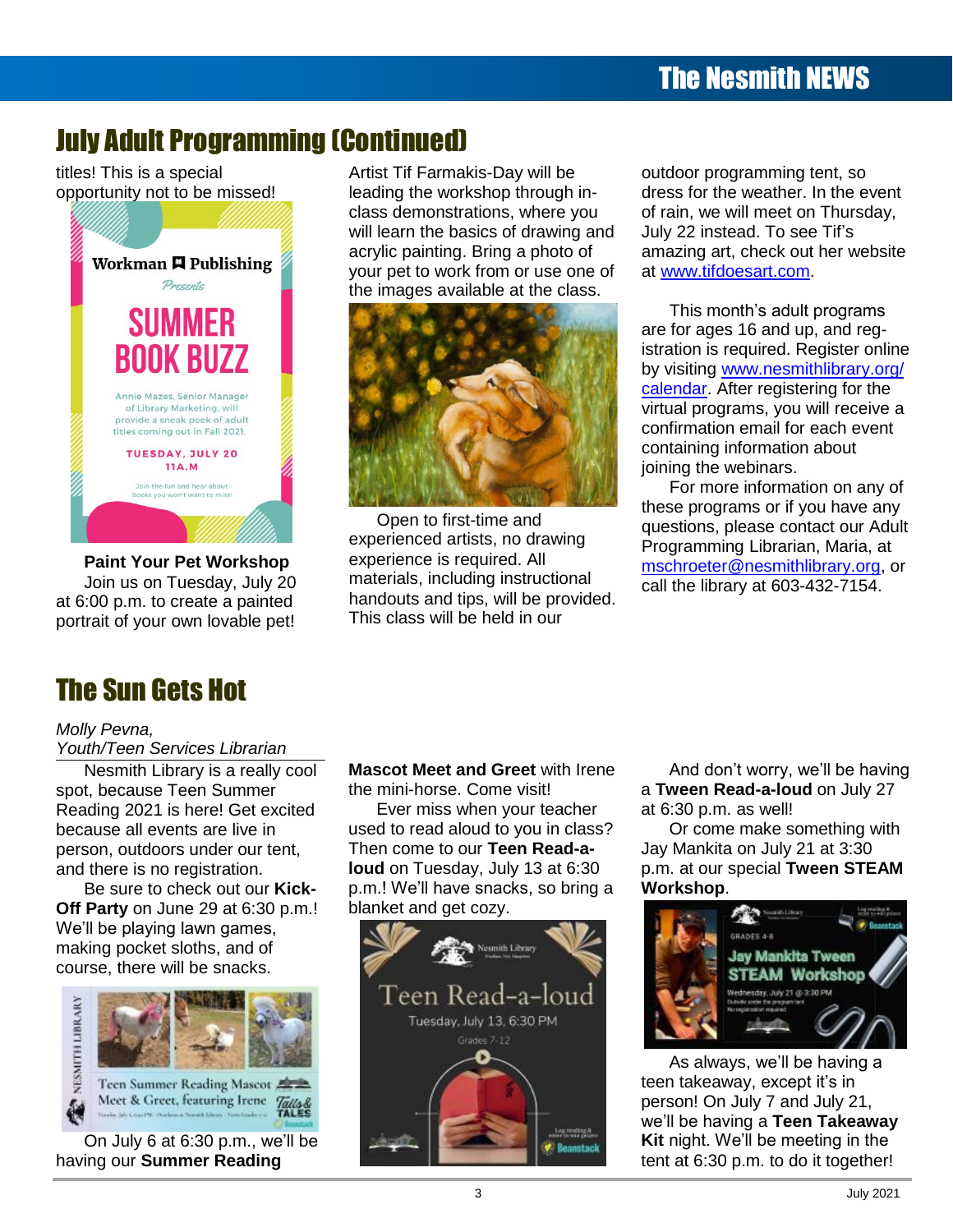### Children's July Programs

*Azra Palo. Head of Youth Services*

## **Contents Tails and Tales Children's**

of their start of their start of the mail of the mail of the start logging their books to win Ages 0-12.<br>Start logging their books to win Museum Museum and Start of the Cuestions? Email Molly at Going on NOW. Ages 0-12. Beanstack registration. can register online now for Summer Reading using our Beanstack software. After raffle tickets towards our end-ofsummer reading prizes!



#### Virtual Nesmith Library **Commental Commental Commental Commental Commental Commental Commental Commental Commenta Children's Summer Reading Kick Off!**

Thursday, July 1, 10:30 a.m. All ages.

Registration required.

Bark like Clifford the Big Red Dog...and hop like Peter Rabbit! Steve Blunt and Marty Kelley are going to take us for a fun, upbeat sing-along safari of animal-themed tunes 'n' tales – a musical menagerie with music and movement

## July Storytimes

#### *Azra Palo*

**Storytime Under the Stars** Thursdays, July 15 and 29. 6:30 p.m. All ages. No registration. under the stars. The whole family activities to charm even the most Questions? Email Molly at

## **Mascot 2021)**

Wednesday, July 7, 10:30 a.m. Ages 0-12.

The Newspield Newspield Newspield 2021 summer reading mascot, 2:00-4:00 p.m. Supreme Allien Rivens **Example 2. 2008.**<br>Can use Beanstack **Register to the computer of the bunny!** Lumpi and his All ages. Dreams [................................................................................................................................................](file:///C:/Users/Joyce/Documents/Nesmith/2013/Feb%202013/NN02_13.doc%23_Toc347430580)**Error! Bookmark not defined.** owners will be available for photos, <u>New Division will be a second both property and</u> the contract of the second both property and the second both property of the second both property and  $\alpha$ [s...........................................................................................................................................................](file:///C:/Users/Joyce/Documents/Nesmith/2013/Feb%202013/NN02_13.doc%23_Toc347430582)**Error! Bookmark not defined.** answer questions, and more! One The Reference Corner: Pollution [.........................................................................................................](file:///C:/Users/Joyce/Documents/Nesmith/2013/Feb%202013/NN02_13.doc%23_Toc347430583)**Error! Bookmark not defined.** family at a time will be allowed to Upcoming Young Adult Events [............................................................................................................](file:///C:/Users/Joyce/Documents/Nesmith/2013/Feb%202013/NN02_13.doc%23_Toc347430584)**Error! Bookmark not defined.** pet Lumpi. Questions? Email our [Take the Digital Challenge...................................................................................................................](file:///C:/Users/Joyce/Documents/Nesmith/2013/Feb%202013/NN02_13.doc%23_Toc347430585)**Error! Bookmark not defined.** Head of Youth Services Azra Palo [From the Children's Room: February Vacation Programs](file:///C:/Users/Joyce/Documents/Nesmith/2013/Feb%202013/NN02_13.doc%23_Toc347430586) ...................................................................**Error! Bookmark not defined.** Toddler Story Time [..............................................................................................................................](file:///C:/Users/Joyce/Documents/Nesmith/2013/Feb%202013/NN02_13.doc%23_Toc347430587)**Error! Bookmark not defined.** [apalo@nesmithlibrary.org.](mailto:apalo@nesmithlibrary.org) No registration required. Join us under the tent at the Nesmith Library starting at 10:30 a.m. to meet our real-life children's

#### **Bedtime Kit**



Mondays, July 12 and 26. Registration required. Takeaway (one per family). Put the focus on family time

Summer Reading Registration ferocious of little beasts! Register full of quiet activities for settling nmer Reading Registration ferocious of little beasts! Register full of quiet activities for settling oing on NOW. The same online through our events calendar. The down before bedtime. Register ges 0-12. Questions? Email Molly at once for the whole family, then pick eanstack registration. The morthlip of the morthlibrary.org. The wave bedtime Kit starting Young Nesmith Library patrons **Exercises Accepts** 2008. The Corner of the State of the State of the State of the State of the State of the State of the State of the State of the State of the State of the State of the State <u>Examples and Greet: Lumpi and the municipal resemble the currint of the currint of the currint of the currint of the currint of the currint of the currint of the currint of the currint of the currint of the currint of the</u> Equitier of the Digital Children's Summer Reading call us (603-432-7154) when you<br>References the definition of the **Children's Summer Reading** and the fine of the experimental proton of the set ner Reading using our **Commarcii** Southing Reading arrive if you prefer curbside pickup, Stack software. After **Extermines of the stack software.** After **Bookmark is a stack of the stack** software. After registering, they can immediately wednesday, July 7, 10:30 a.m. table in front of our doors. with Nesmith Library Bedtime Kits, full of quiet activities for settling down before bedtime. Register up your Bedtime Kit starting Monday, July 12. Come on in or call us (603-432-7154) when you table in front of our doors.

Questions? Email Molly at [mpevna@nesmithlibrary.org.](mailto:mpevna@nesmithlibrary.org)

#### **Crafternoons**

Mondays, July 12, 19, and 26. 2:00-4:00 p.m. All ages.

No registration required.

Each week there will be a new craft under the tent! Supplies are limited, this program is drop in.

Questions? Email Azra at [apalo@nesmithlibrary.org.](mailto:apalo@nesmithlibrary.org)

#### New Non-Fiction Titles in the Children's Room [...................................................................................](file:///C:/Users/Joyce/Documents/Nesmith/2013/Feb%202013/NN02_13.doc%23_Toc347430588)**Error! Bookmark not defined. STEAM @Nesmith Library**

Tuesday, July 20. 3:30-4:30 p.m. Recommended ages: 5-12 yrs. Registration required. Register through our events calendar to do your kit in person (under the tent), or pick up after 3:30 p.m. to do at home!

Questions? Email our Head of Youth Services Azra Palo at [apalo@nesmithlibrary.org.](mailto:apalo@nesmithlibrary.org)

is welcome to engage in stories, songs, and more!

[apalo@nesmithlibrary.org](mailto:apalo@nesmithlibrary.org)

**Super Special Storytime**